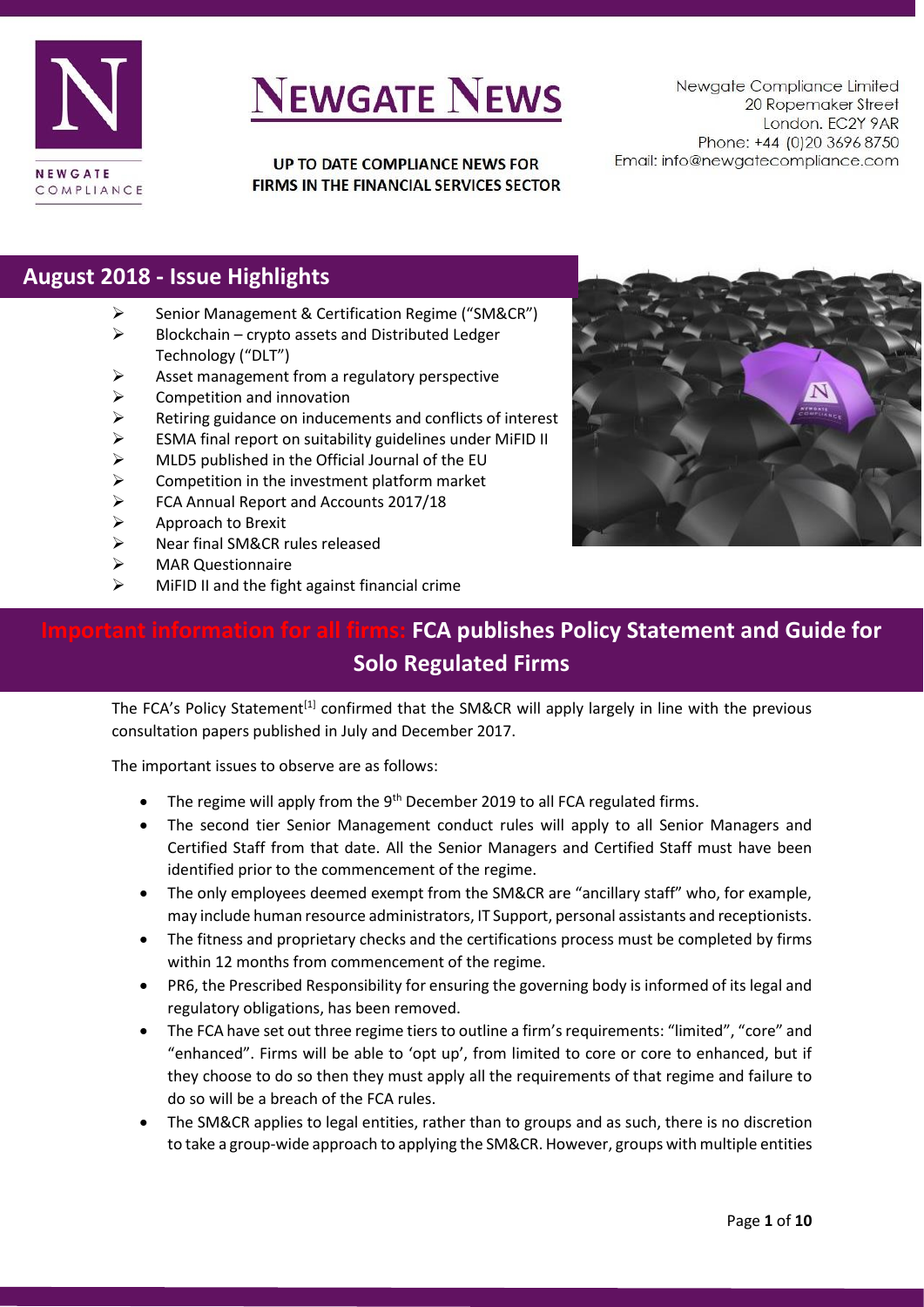

#### UP TO DATE COMPLIANCE NEWS FOR FIRMS IN THE FINANCIAL SERVICES SECTOR

which include an enhanced firm will be able to apply the enhanced regime to other group firms that would naturally have fallen under core.<sup>[2]</sup>

- The SM&CR will apply where a Senior Manager performs a Certification Function, where it relates to a regulated activity, unless it is closely enough related to their Senior Management Function.
- The final rules on the status of the Head of Legal will be announced before the commencement date of the 9<sup>th</sup> December 2019.

The Consultation Paper CP18/19 introduces the Directory as 'a new public register and user interface' which would provide information on a wider scope of roles in a more accessible and user-friendly way in a single public location. The Paper is open for comment until 5<sup>th</sup> October 2018.

If you have any questions or would like assistance in making such assessment or project planning for SM&CR please contact us.

Newgate's online Training Centre includes a SM&CR course.

[1] <https://www.fca.org.uk/publication/policy/ps18-14.pdf>

[2] <https://www.fca.org.uk/publication/policy/guide-for-fca-solo-regulated-firms.pdf>

### **Information for all firms: FCA publishes Consultation Paper introducing the Directory**

The Financial Services Register provides a public record of the firms the FCA regulate and the individuals they and the Prudential Regulation Authority (PRA) have approved. This currently includes information on a firm's senior management, its control staff and customer facing roles.

The Financial Services Register will continue following the extension of the Senior Managers and Certification Regime (SM&CR) but will contain fewer individuals. This is because only specified Senior Manager roles at FSMA firms will then be approved and so appear on the Register

The FCA propose to introduce the Directory – a new public register and user interface that would:

- make information public on additional individuals carrying out a wider range of roles (including those who we do not approve such as financial advisers, traders, portfolio managers and additional directors)
- present information on these individuals and the Senior Managers the FCA continue to approve in a way that is more accessible and user friendly
- enable users to find information on these individuals in a single public location

The Paper is open for comment until 5<sup>th</sup> October 2018.

<https://www.fca.org.uk/publication/consultation/cp18-19.pdf>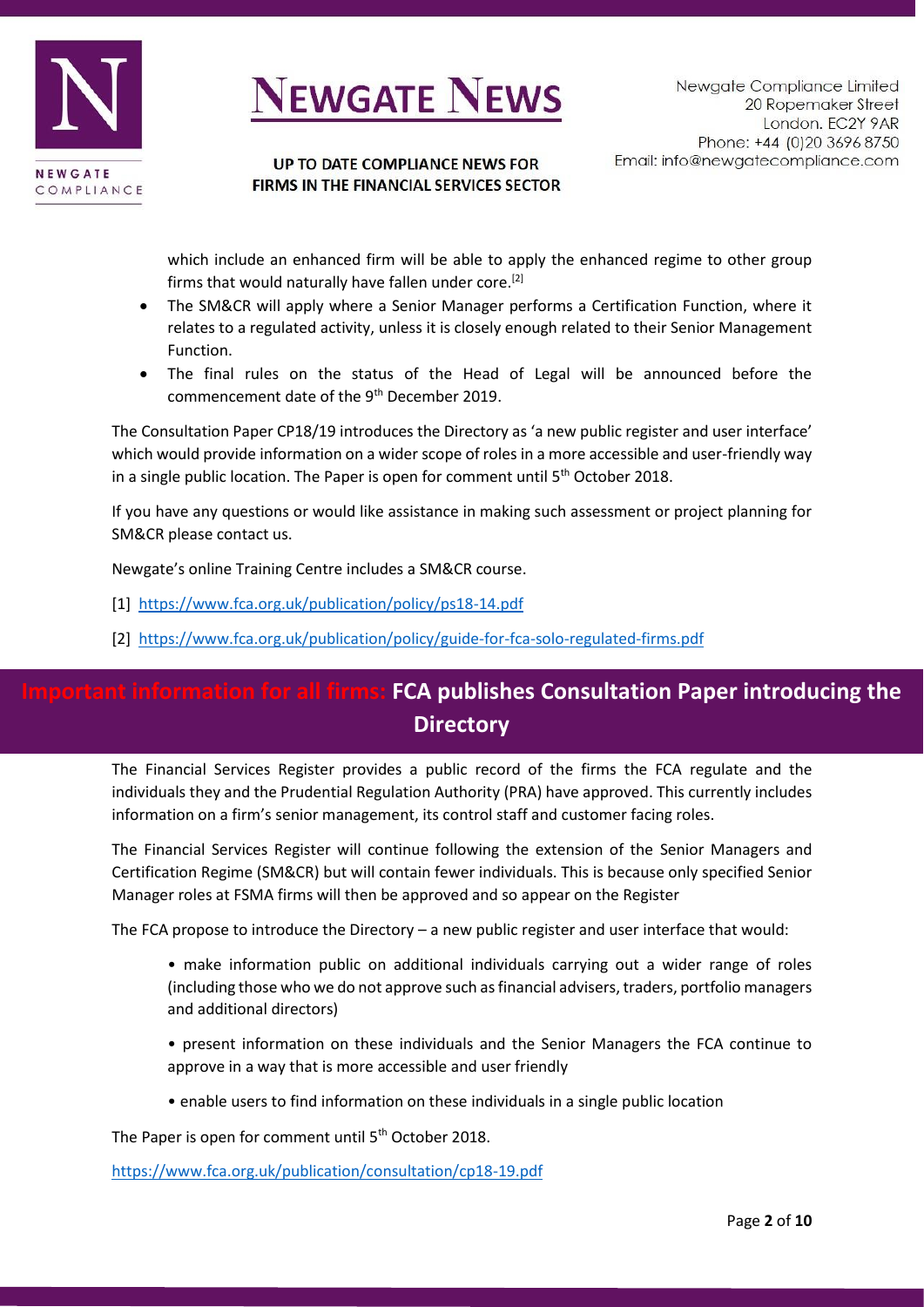

UP TO DATE COMPLIANCE NEWS FOR FIRMS IN THE FINANCIAL SERVICES SECTOR

### **Director of Competition's view on Blockchain and the risks it poses to consumers and competition**

On 26<sup>th</sup> April, Mary Starks, the FCA's Director of Competition, gave her speech on Blockchain, assessing both its relevance to crypto assets and Distributed Ledger Technology ("DLT"), at the Authority for Consumers & Markets Conference Panel in the Netherlands.

Starks draws attention to Bitcoin's notorious reputation for dark web purchasing, but also acknowledges firms use of cryptocurrency for international money remittance. Currently the FCA remit does not include cryptocurrencies though they do regulate derivative products based on them and initial coin offerings. The UK Government recently announced the creation of a cryptocurrency taskforce part of which the FCA is involved. In a recent discussion paper, the FCA defined distributed ledger technology as 'a set of technological solutions that enables a single, sequenced, standardised and cryptographically secured record of activity to be safely distributed to and acted on by different participants – thus DLT has a huge range of applications. Starks highlights some of the competition questions DLT raises and the comparable debates such as that of the advantages of making technology freely available versus the incentivisation of private gains to spur investment and innovation. The FCA also published a 'Dear CEO' letter on crypto assets and financial crime.

<https://www.fca.org.uk/news/speeches/blockchain-considering-risks-consumers-and-competition>

[https://www.fca.org.uk/publication/correspondence/dear-ceo-letter-cryptoassets-financial](https://www.fca.org.uk/publication/correspondence/dear-ceo-letter-cryptoassets-financial-crime.pdf)[crime.pdf](https://www.fca.org.uk/publication/correspondence/dear-ceo-letter-cryptoassets-financial-crime.pdf)

### **Important information for asset managers: CEO of FCA gives speech on regulatory asset management addressing the findings of the FCA's market study**

The CEO of the FCA, Andrew Bailey, gave a speech at the London Business School Annual Asset Management Conference on the regulatory side of asset management.

Bailey submitted that one of the most important structural shifts post-financial crisis had been away from the intermediation of financial activity on bank balance sheets towards the non-bank sector and particularly asset management. He goes on to suggest that so far, the markets have adjusted well to the 'gradual turn' in monetary policy that some countries have experienced – and that in principle asset management and other investment funds should act as a shock absorber if there is a snapback in yields, with losses distributed across the system and therefore many investors able to survive the shock and maintain their position long term. Two areas highlighted as those with potential to go wrong, and thus specifically receiving FCA attention, are open-ended funds and exchange traded funds.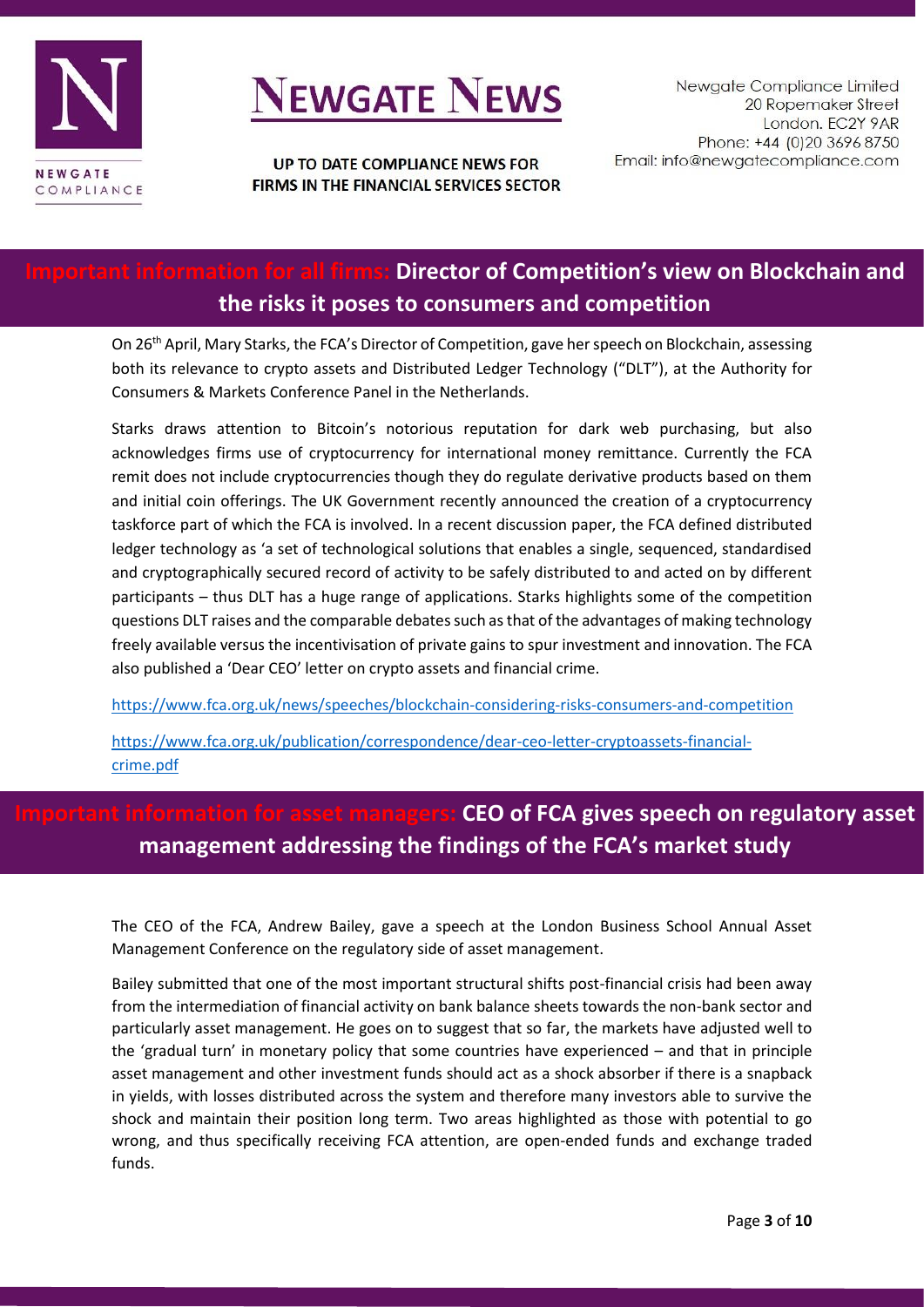

#### UP TO DATE COMPLIANCE NEWS FOR FIRMS IN THE FINANCIAL SERVICES SECTOR

<https://www.fca.org.uk/news/speeches/asset-management-regulatory-perspective>

[https://www.fca.org.uk/publication/documents/asset-management-market-study-remedies](https://www.fca.org.uk/publication/documents/asset-management-market-study-remedies-overview.pdf)[overview.pdf](https://www.fca.org.uk/publication/documents/asset-management-market-study-remedies-overview.pdf)

<https://www.fca.org.uk/publication/market-studies/ms15-2-3.pdf>

### **IDPORTH IMPORTH IMPORTH INTELY FIRMS: FIGATE FIRMS: FIGATE STRATE INTELY ATTE INTELY ATTE INTELY ATTE INTELY A speech on competition and innovation**

Christopher Woolard's speech centred around the unique role of the FCA as a regulator with a competition objective and highlights the difference between 'competition' and 'competitiveness', with the latter not forming part of the FCA's remit. Furthermore, the objective has a specific operational perspective focusing on the promotion of effective competition in the interests of consumers.

Woolard acknowledged the importance of creative tension to drive innovation. Woolard noted the need for innovation to boost competition, and that in reality, these things don't always happen on their own - sometimes the invisible hand of the market 'needs a helping hand'.

The FCA is looking for fintech products that serve a genuine consumer need and believe utility should be the primary driver of innovation.

[https://www.fca.org.uk/news/speeches/helping-hand-invisible-hand-fcas-approach-competition](https://www.fca.org.uk/news/speeches/helping-hand-invisible-hand-fcas-approach-competition-and-innovation)[and-innovation](https://www.fca.org.uk/news/speeches/helping-hand-invisible-hand-fcas-approach-competition-and-innovation)

### **Formation for all firms: FCA publish PS 18/10 on retiring guidance relating to inducements and conflicts of interest**

The FCA have issued a policy statement on retiring its finalised guidance relating to inducements and conflicts of interest (FG14/1) and independent and restricted advice (FG12/15). Changes to the FCA's rules have superseded most of the guidance, including those which came into force because of MiFID II. The new rules can be found in Chapter 6.2B of the Conduct of Business sourcebook.

FG 14/1 provided guidance to forms relating to compliance with the inducement rules derived from MiFID I. FG12/15 stated that independent advice must be unbiased and unrestricted and based on a comprehensive and fair analysis of the relevant market.

The effect of the changes under MiFID II is to further restrict the ability of retail advice firms to accept any benefits whether monetary or non-monetary in connection with their business of advising, other than certain minor nonmonetary benefits meeting various conditions. Both FG14/1 and FG 12/15 have been retired by the FCA with immediate effect.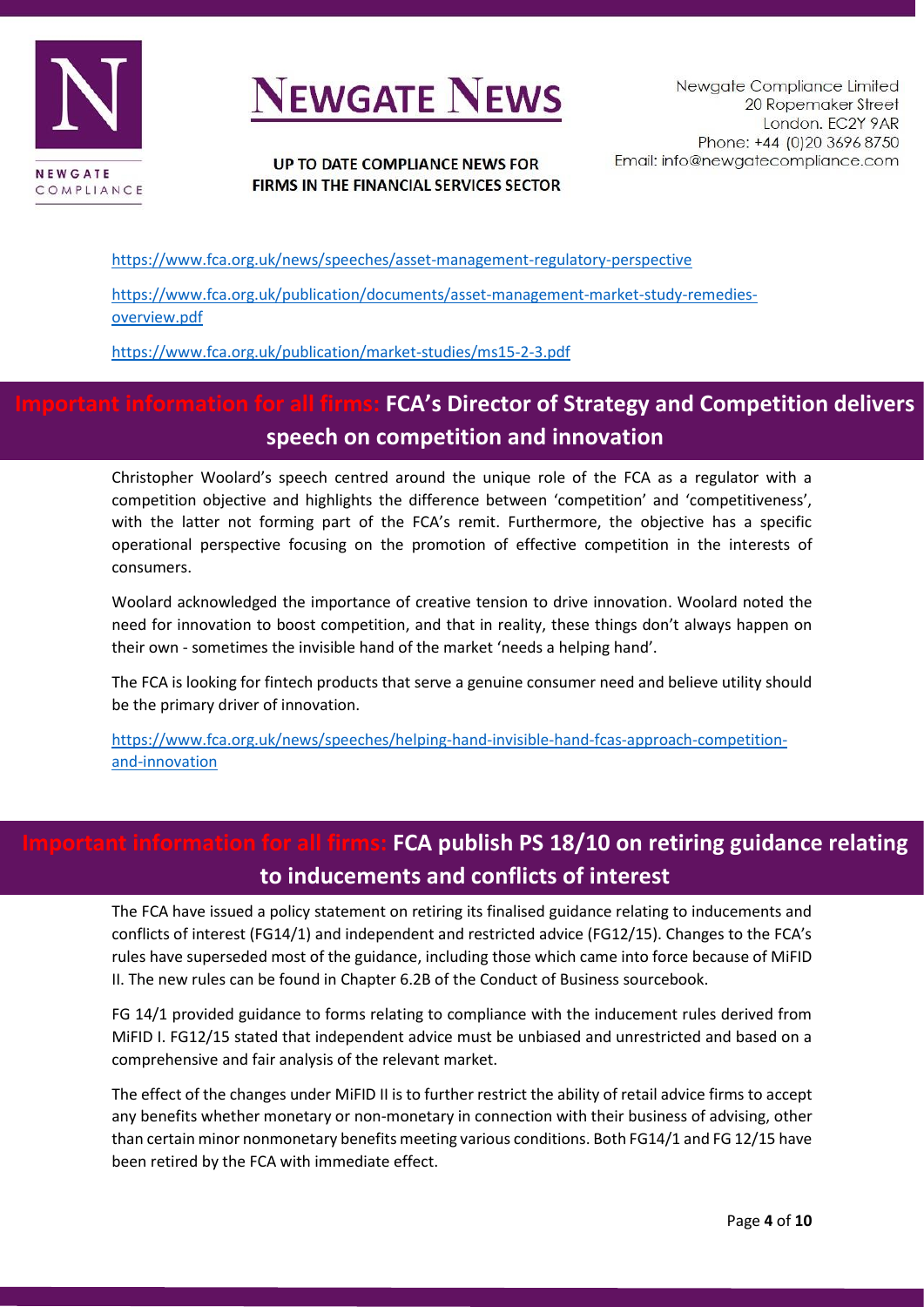

#### UP TO DATE COMPLIANCE NEWS FOR FIRMS IN THE FINANCIAL SERVICES SECTOR

The FCA's new rules for inducements and the description of advice services came into effect on 3 January 2018. Firms should, therefore, already be complying with those requirements.

<https://www.fca.org.uk/publication/policy/ps18-10.pdf>

### **IESMA publishes final report on guidelines for suitability requirements under MiFID II.**

The European Securities and Markets Authority ("ESMA") recently published its final report on Guidelines on certain aspects of the MiFID II suitability requirements. The Final Report analyses, and summarises, the responses to the Consultation Paper and explains how the responses have been taken into account. The assessment of suitability is one of the most important requirements for any investor protection within the MiFID framework. The report applies to the provision of any type of investment advice, independent or not, and portfolio management.

The Guidelines:

- consider technological developments of the advisory market notably the increasing use of automated or semi-automated systems for the provision of investment advice or portfolio management (robo-advice);
- build on NCAs' supervisory experience on the application of suitability requirements (including the 2012 guidelines);
- take into account the outcome of studies in the area of behavioral finance; and
- provide additional details on some aspects that were already covered under the 2012 guidelines.

Furthermore, the European Commission published its Action Plan on sustainable finance, in which the EC stated that "firms should ask about their clients' preferences (such as environmental, social and governance factors) and take them into account when assessing the range of financial instruments and insurance products to be recommended, i.e. in the product selection process and suitability assessment."

ESMA has included a good practice for firms addressing the relevant issues, and the good practice will contribute to raising firms' and supervisors' attention and awareness of these issues.

[https://www.esma.europa.eu/press-news/esma-news/esma-publishes-final-guidelines-mifid-ii](https://www.esma.europa.eu/press-news/esma-news/esma-publishes-final-guidelines-mifid-ii-suitability-requirements)[suitability-requirements](https://www.esma.europa.eu/press-news/esma-news/esma-publishes-final-guidelines-mifid-ii-suitability-requirements)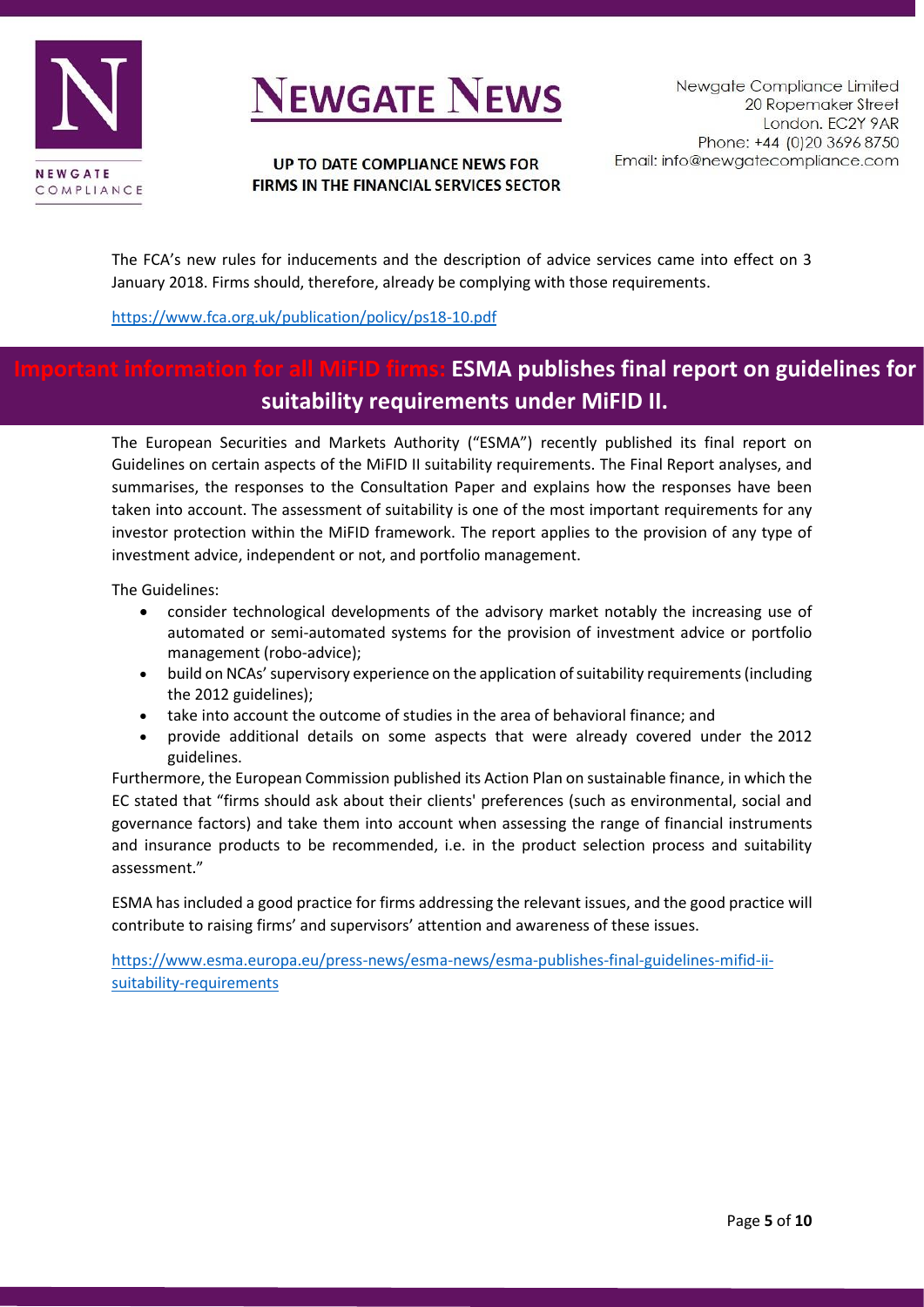

### **Official Journal of the EU publishes the Fifth Money Laundering Directive (MLD5)**

On 19 June 2018, the text of the Fifth Money Laundering Directive (MLD5) was published in the Official Journal of the EU (OJ). The Council of the EU adopted the Directive on 14 May 2018, following adoption by the European Parliament on 19 April 2018. The Directive will enter into force on 9 July 2018 (that is, 20 days after publication in the OJ).

The main changes to the MLD4 are:

- 1. Improving transparency on the ownership of companies and trusts via enhanced access to beneficial ownership registers.
- 2. Better connection of the beneficial ownership registers in order to facilitate cooperation between member states.
- 3. Lifting the anonymity on electronic money products, such as prepaid cards where the threshold for identifying the holder will reduce from €250 to €150 and there will be an extension in verification requirements.
- 4. Extending Anti-Money Laundering and Counter Terrorism Financing rules to cover virtual currencies, tax related services, works of art. Also, virtual currency exchange platforms and custodian wallet providers will now need to apply customer due diligence controls.
- 5. Improving checks on riskier third country transactions, including additional due diligence by banks on financial flows from non-EU countries.
- 6. Enhancing the powers of EU Financial Intelligence Units and facilitating their cooperation: FIUs are to have access to information in centralised bank and payment account registers so they can identify account holders..
- 7. Enhancing cooperation between financial supervisory authorities.

Member States have until 10 January 2020 to bring into force the laws, regulations and administrative provisions necessary to comply with the Directive.

[https://eur-lex.europa.eu/legal](https://eur-lex.europa.eu/legal%20content/EN/TXT/?uri=uriserv:OJ.L_.2018.156.01.0043.01.ENG&toc=OJ:L:2018:156:TOC)  [content/EN/TXT/?uri=uriserv:OJ.L\\_.2018.156.01.0043.01.ENG&toc=OJ:L:2018:156:TOC](https://eur-lex.europa.eu/legal%20content/EN/TXT/?uri=uriserv:OJ.L_.2018.156.01.0043.01.ENG&toc=OJ:L:2018:156:TOC) 

### **FCA acknowledges competition issues in the investment platform market and proposes action**

The investment market platform has almost doubled in size in the past 5 years, with £500bn of assets under management and an extra 2.2 million customer accounts opened over the same period. Although the FCA's market study into investment platforms showed that competition is working well for most consumers, the FCA did identify five groups of consumers at risk: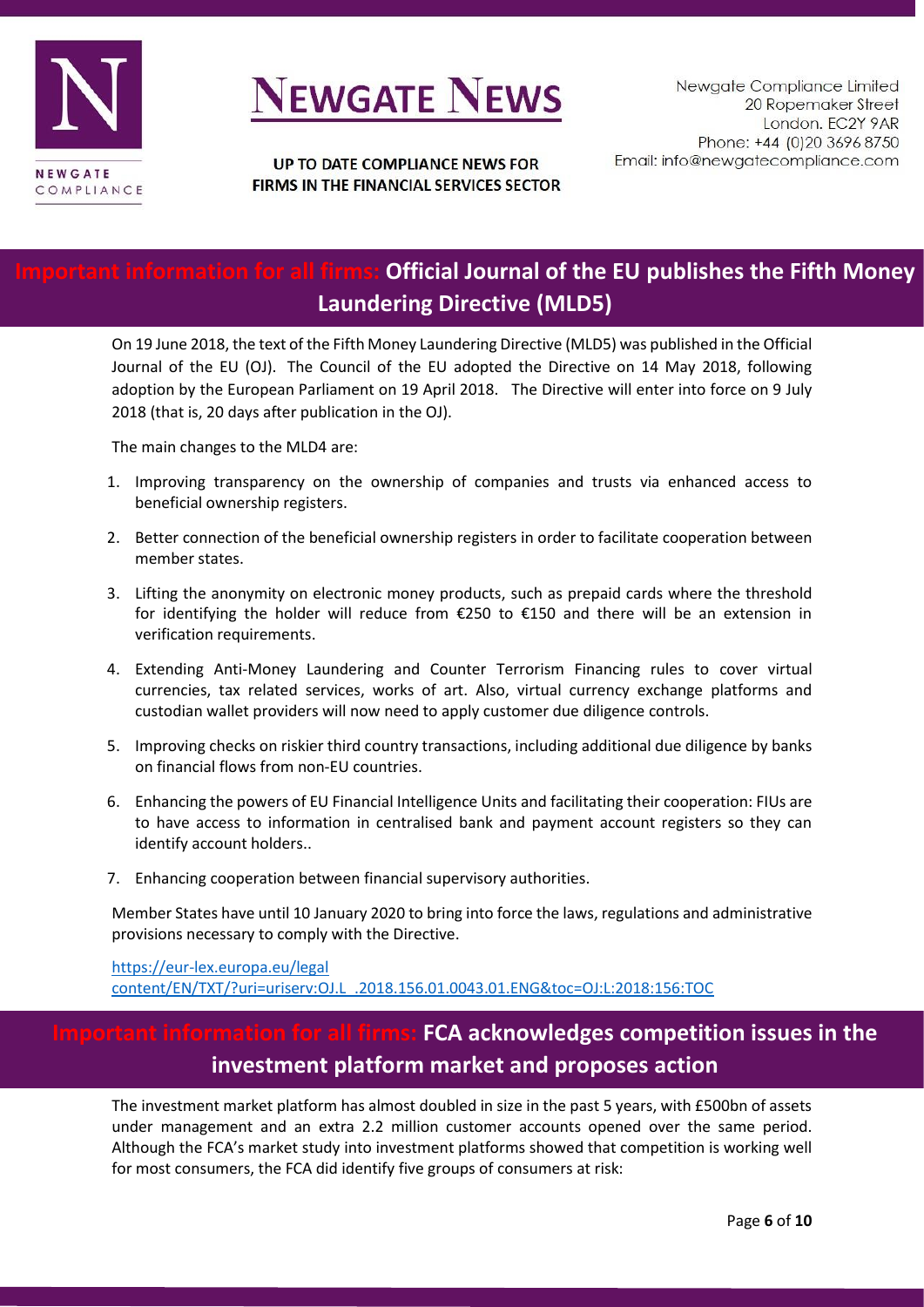

#### UP TO DATE COMPLIANCE NEWS FOR FIRMS IN THE FINANCIAL SERVICES SECTOR

- 1) Those who could benefit from switching but find it difficult or costly to do so  $-$  FCA found significant barriers to switching, thus placing a limit on the pressure on platforms to competitively provide continued value for money.
- 2) Those using direct-to-consumer platforms (D2C) who want to choose on the basis of price FCA found that fees were difficult to understand and therefore hard to compare.
- 3) Those using model portfolios as similar risk labels mean that customers may have the wrong idea about the likely risk/returns they face – FCA found the information the platforms provided made comparison difficult and that investors were left exposed.
- 4) Those with large cash balances FCA found they may not be aware of the investment returns they are missing out on or the interest they have foregone.
- 5) Those considered 'orphan clients' FCA found they has limited ability to access and alter their investments so were effectively paying for functionality they were unable to use.

The FCA's proposed package of remedies included measures to help strengthen the extent to which platforms drive competition between asset managers, measures to improve the ease with which investors and advisors can switch platforms, tackling the price discrimination between orphan and existing clients and measures to alert customers holding large cash balances.

[https://www.fca.org.uk/news/press-releases/fca-proposes-actions-improve-competition](https://www.fca.org.uk/news/press-releases/fca-proposes-actions-improve-competition-investment-platform-market)[investment-platform-market](https://www.fca.org.uk/news/press-releases/fca-proposes-actions-improve-competition-investment-platform-market) 

### **Important information for all firms: FCA publishes their Annual Report and Accounts 2017/18**

The Annual Report and Accounts looks back on the key pieces of work undertaken by the organisation throughout 2017/18. The highlights from this year include:

- Preparation for Brexit
- The Second Payment Directive (PSD2) and MiFID II
- Senior Management and Certification Regime
- Work on high cost credit and consumer debt
- Campaign alerting PPI customers of complaints deadline

Andrew Bailey, Chief Executive of the FCA identified the three key areas as work done in preparation for the UK's withdrawal from the EU; regulatory changes; and ensuring that firms treat consumers fairly.

The FCA's Annual Public Meeting will be held on 11 September at the Queen Elizabeth Conference Centre in London.

<https://www.fca.org.uk/news/press-releases/fca-publishes-annual-report-and-accounts-2017-18>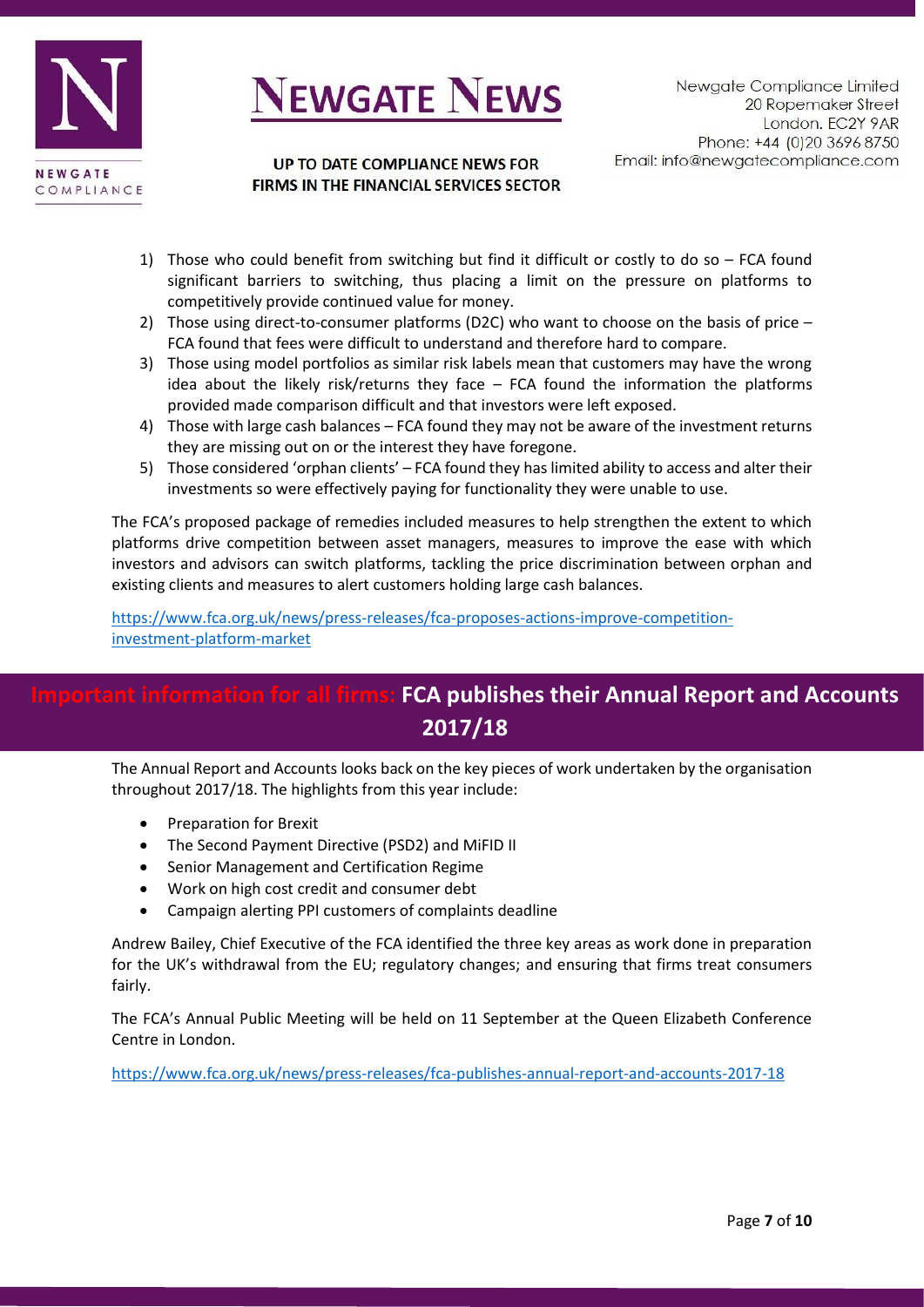

#### UP TO DATE COMPLIANCE NEWS FOR FIRMS IN THE FINANCIAL SERVICES SECTOR

#### **For all firms: FCA publishes speech on their approach to Brexit**

The FCA has been steadily building up their International Division in order to drive forward policy and deliver the work required after Brexit – planning takes into consideration a range of scenarios including the prospect of 'no deal' and a 'hard Brexit'.

The speech delivered by Nausicaa Delfas, the Executive Director of International, acknowledged the general belief of the FCA that a good outcome was possible and that 'our markets will remain highly integrated whatever the outcome of Brexit'.

The FCA is currently acting under the assumption that running from March 2019 to December 2020 there will be a transition/implementation period to allow more time for the industry to prepare.

'Cliff edge' risks were discussed as a possible result of the abrupt loss of passporting, with £26 trillion worth of derivatives contracts currently facing potential consequences. Furthermore, 10 million UK policy holders and 38 million EEA policy holders risk claims on their policy not being paid out.

The speech made it clear that ensuring continuity of the legal and regulatory framework is a key priority of the FCA in this preparation, shown by actions such as the EU Withdrawal Act and the Temporary Permissions Regime – which will allow EEA firms and funds using a UK passport to continue to operate without needing to immediately apply for FCA authorisation after the UK's withdrawal. Then these firms will be given what are being described as 'landing slots' to make their authorisation application in order to undertake business in the UK. It was noted that the EU has made no indication of any intention to create a reciprocal TPR from their side.

The FCA believes it has been clear about the types of arrangement that it believes are possible in relation to the financial services sector, focusing on the five principles of cross border market access; consistent global standards to support global markets; co-operation between regulatory authorities; influence over standards; and opportunity to recruit and maintain a skilled workforce.

<https://www.fca.org.uk/news/speeches/fca-approach-brexit-our-preparations-and-our-vision-future>

#### **FCA sends out Market Abuse systems and controls questionnaire**

The FCA has been contacting a sample of Asset Management and Alternative Investment firms to complete a questionnaire regarding the firm's Market Abuse systems and controls. This exercise is part of the FCA's thematic work on Market Abuse in investment managers.

It is a post-implementation review of how firms have adapted their approach to the Market Abuse Regulation ('MAR') which came into force on 3 July 2016. This follows the last thematic review that was undertaken in 2015 [\(https://www.fca.org.uk/publication/thematic-reviews/tr15-01.pdf\)](https://www.fca.org.uk/publication/thematic-reviews/tr15-01.pdf).

The responses to the questionnaire will be analysed by the FCA Asset Management Department, part of the FCA's Supervision Division. Firms will not receive individual feedback on their responses.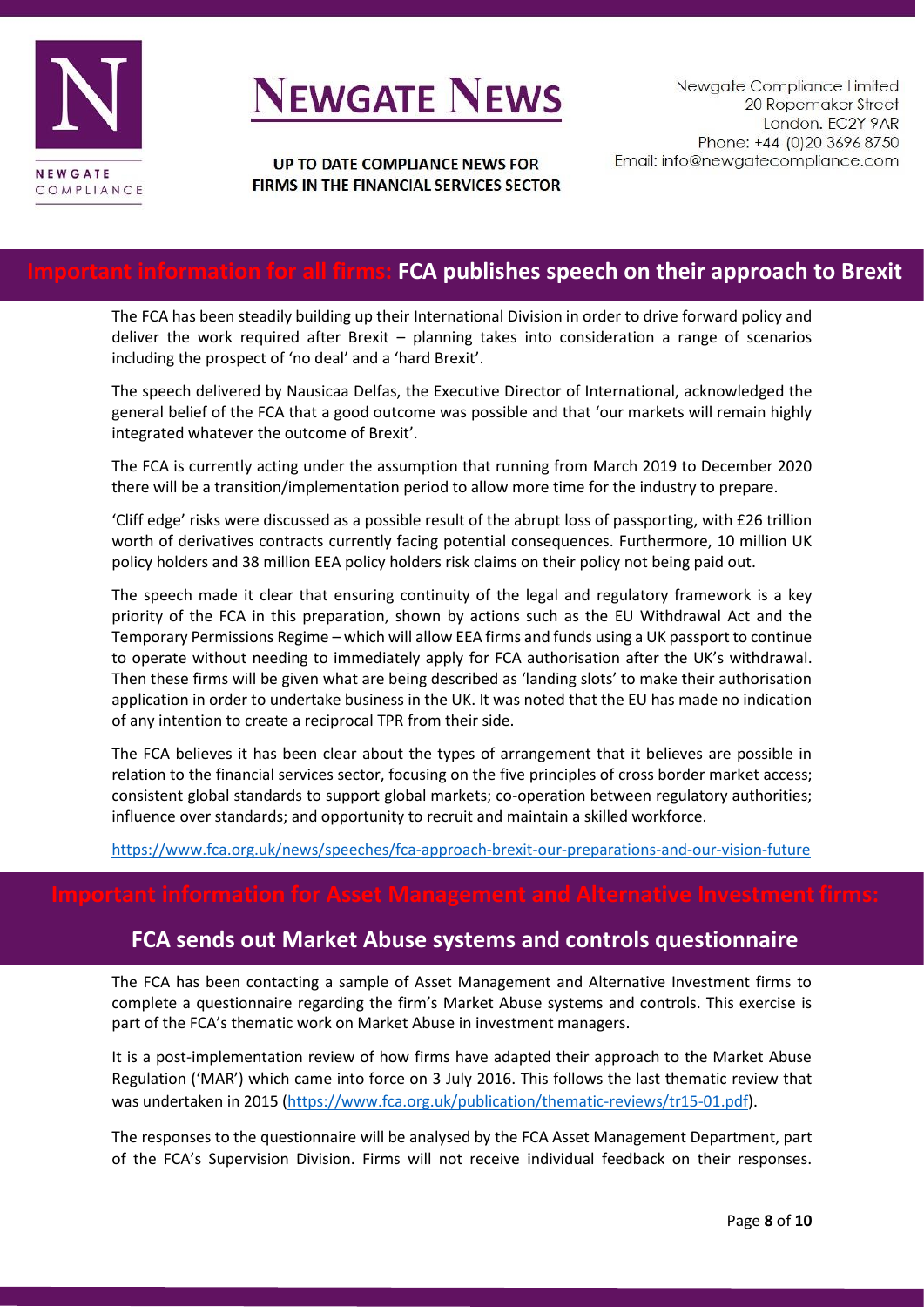

UP TO DATE COMPLIANCE NEWS FOR FIRMS IN THE FINANCIAL SERVICES SECTOR

However, depending on the outcome of the FCA's analysis, the FCA may following up with further questions, undertake desk-based reviews and/or carry out supervisory visits.

#### **MAR regime overview**

The MAR prohibits behaviours such as insider dealing, unlawful disclosure of inside information and market manipulation. Broadly, it applies to financial instruments admitted to trading on a regulated market, a multilateral trading facility (MTF) or an organised trading facility (OTF).

#### **Next steps**

- If you receive an email from the FCA to take part in this Market Abuse questionnaire, please do get in touch to discuss how best to respond.
- Prepare for the thematic review by assessing the adequacy of your market abuse systems and controls against the standards expected by the FCA. This should focus on areas such as:
	- o Market abuse policy and procedures;
	- o Staff training to ensure awareness of the market abuse regime and issues;
	- $\circ$  Pre-trade controls to reduce the risk of market manipulation and insider dealing;
	- o Post-trade surveillance to monitor and investigate potentially suspicious trades; and
	- $\circ$  Applicability of the Suspicious Transaction and Order Reports ('STOR') regime.
- Document a Market Abuse Risk Assessment which sets out your firm's market abuse risks areas and any controls in place to mitigate such risks. Our templates can be readily tailored to your firm; please advise if you would like us to help with preparing this risk assessment.

If you have any questions or comments, please do not hesitate to contact us.

### **Important information for all firms: FCA's Director of Enforcement and Market Oversight discusses MiFID II and the fight against financial crime**

On 3<sup>rd</sup> July 2018, Mark Steward the Director of Enforcement and Market Oversight for the FCA delivered a speech discussing Legal Entity Identifiers, statistics for the initial months of MiFID II and investigations regarding the Money Laundering Regulations.

- Legal Entity Identifiers (LEIs) are a requirement before firms can trade on behalf of their client – the LEI is a unique code and means that every legal entity or structure whom, is party to a financial transaction can be identified regardless of location.
- The FCA now has around 13,000 LEIs and over 2.3 million national identifiers forming part of the MiFID II framework.
- Since the commencement of MiFID II on 3 January 2018 there have been nearly 3.5 billion transaction reports, averaging over half a billion reports per month.